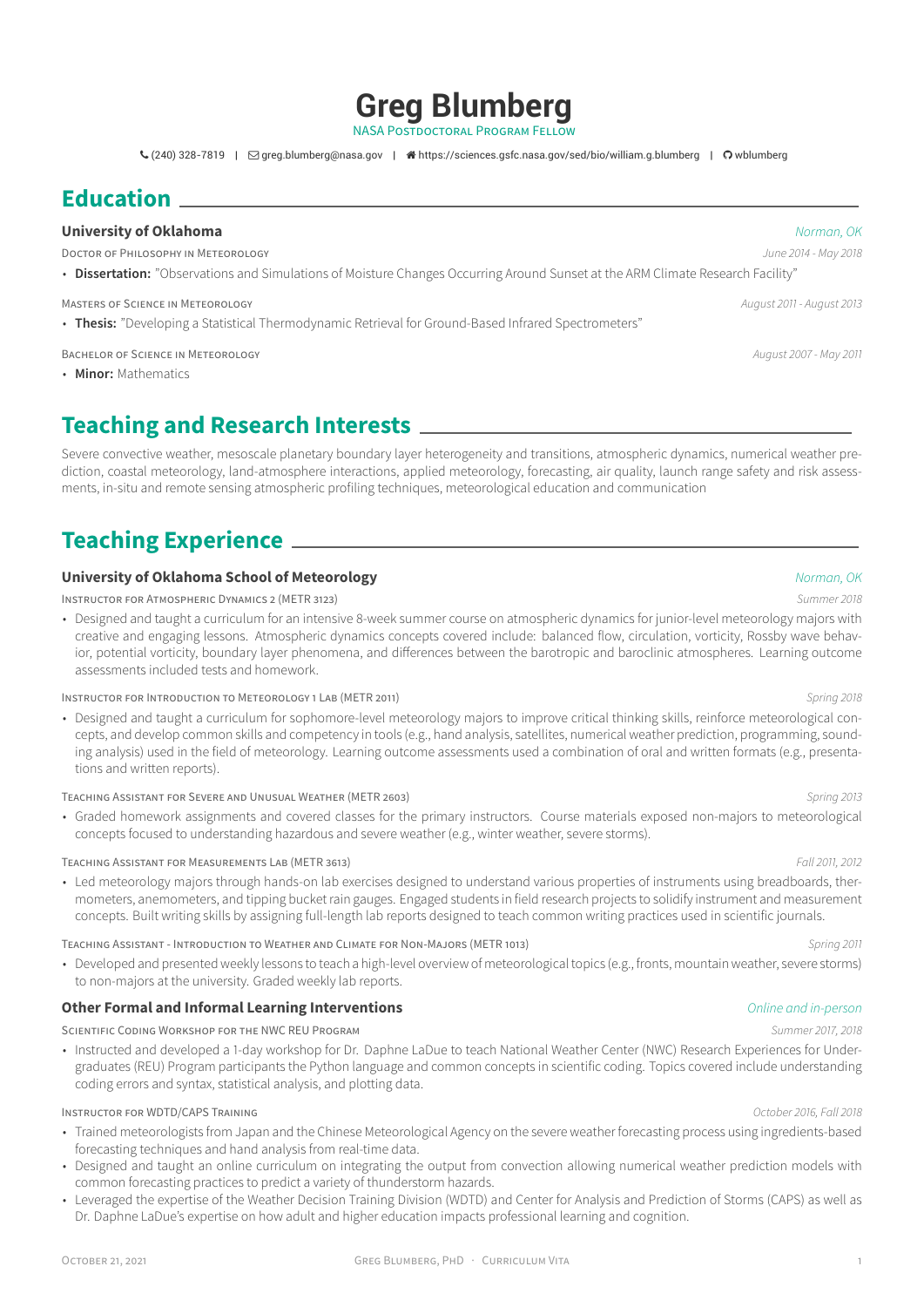### INDEPENDENTLY-RUN, DISTANCE METEOROLOGY EDUCATION AND MENTORSHIP PROGRAM *Summer 2011 - Summer 2018*

• Developed and taught over the Internet (e.g., Skype and email) and in-person an informal mentoring and education program to a variety of neurodiverse and underrepresented high school and undergraduate students. Topics included an introduction to undergraduate-level meteorology concepts, observing systems, analysis techniques, computer programming, writing and research skills, and weather forecasting. Through my mentoring, these students demonstrated their acquired meteorological knowledge by performing research that was presented at professional conferences and/or published in peer-reviewed journals (see citations below with \* footnotes).

### LEAD CAREERS WEATHER CAMP EVALUATOR *Summer 2010, 2011*

• Contracted work through NCAS-M (NOAA Center for Atmospheric Sciences and Meteorology) to observe and contribute in instructing their U.S. high school level weather camp programs. Other goals included recruiting underrepresented and neurodiverse groups into meteorology and other STEM fields and helping them network with professionals at meteorology conferences. For each camp, evaluation reports were written to improve camp curriculum goals and assess learning outcomes. Reports were used in reporting to the National Science Foundation (Award #0914676).

## **Research Experience**

### **NASA Goddard Space Flight Center** *Greenbelt, MD*

### NASA POSTDOCTORAL PROGRAM FELLOW *July 2019 - Now*

- Initiated transformative, internationally-relevant research demonstrating how incorporating numerical weather prediction models into distant focusing overpressure (DFO) risk assessments at space launch ranges can improve public safety and significantly reduce costly delays from undue conservatism. By networking with Dr. Ahmed Fadl, the capability of this work to help mitigate launch risks has attracted the attention of several funding sources in the space transportation and safety community (e.g., FAA, NASA, DoD).
- Studied atmospheric boundary layer and aerosol feedbacks from biomass burning in Southeast Asia using small Uncrewed Aerial Systems (sUAS), NASA ground-based remote sensors, and the NASA Unified Weather Research and Forecasting (NU-WRF) with chemistry (WRF-CHEM) system. Collaborated with scientists and graduate students at National Central University in Taiwan and National Oceanic and Atmospheric Administration (NOAA) as a part of NASA's Seven SouthEast Asian Studies (7-SEAS) Mission.
- Strengthened collaborations between the Goddard and Wallops campuses by building relationships based on common planetary boundary layer (PBL) observation and modeling needs between the Wallops Range Mission Management Office, regional stakeholders for the DelMarva Mesonet Project, and NASA Decadal Survey PBL Incubation activities.
- Began field work exploring the use of Advancing Earth Research Observations with Kites and Atmospheric/Terrestrial Sensors (AEROKATS) kites to enable low-cost, distributed networks of PBL thermodynamic, turbulence, trace gas, and aerosol observations.

### **Cooperative Institute for Mesoscale Meteorology Studies** *Norman, OK*

### GRADUATE RESEARCH ASSISTANT *June 2014 – May 2018*

- Assisted in deploying and operating the [Collaborative Lower Atmosphere Mobile Profiling System](http://www.nssl.noaa.gov/users/dturner/public_html/CLAMPS/) (CLAMPS) during the [Plains Elevated Con](https://www.eol.ucar.edu/field_projects/pecan)[vection At Night](https://www.eol.ucar.edu/field_projects/pecan) (PECAN) and the Land-Atmosphere Feedback Experiment (LAFE) field projects.
- Performed research at NOAA's National Severe Storms Laboratory (NSSL) designed to improve the understanding of how radiosondes and the data fusion of ground-based remote sensors (e.g., AERI, Doppler wind lidar, Raman lidar, microwave radiometer) instruments can be used to diagnose the ingredients relevant to deep moist convection.
- Conducted experiments using observations and simulations from the Oklahoma Mesonet and ARM Southern Great Plains climate facility to gain a process-level understanding of the PBL water vapor evolution during the Southern Great Plains afternoon to evening transition.

### RESEARCH FELLOW *August 2013 – June 2014*

- Enhanced the speed and accuracy of the AERI optimal estimation (AERIoe) thermodynamic retrieval algorithm.
- Published in the peer-reviewed literature the accuracy of AERI retrieval methods in comparison to other thermodynamic profiling technologies.
- Mentored undergraduate student research using AERIoe retrievals to assess the accuracy of planetary boundary layer parameterization schemes from convective-scale ensemble numerical weather prediction forecasts.

### **University of Oklahoma School of Meteorology** *Norman, OK*

GRADUATE RESEARCH ASSISTANT *January 2012 – August 2013*

- Developed and tested statistical thermodynamic retrievals for the AERI using linear regression, principle component analysis, and machine learning concepts.
- Published analyses of the AERI thermodynamic retrievals and nocturnal boundary layer during the student run, multi-institutional Lower Atmospheric Boundary Layer Experiment (LABLE) field experiment.

### **NOAA Storm Prediction Center** *Norman, OK*

UNDERGRADUATE RESEARCH INTERN *Fall 2010*

- Performed qualitative research on common severe weather preparedness criteria StormReady certified amusement parks and developed new criteria to be applied to future amusement park StormReady certification.
- Compiled a database of U.S. large venue locations to be integrated into AWIPS for the purpose of heightening forecaster situational awareness and impact-based forecasts.

## **Peer Reviewed Publications**

### OCTOBER 21, 2021 CREG BLUMBERG, PHD · CURRICULUM VITA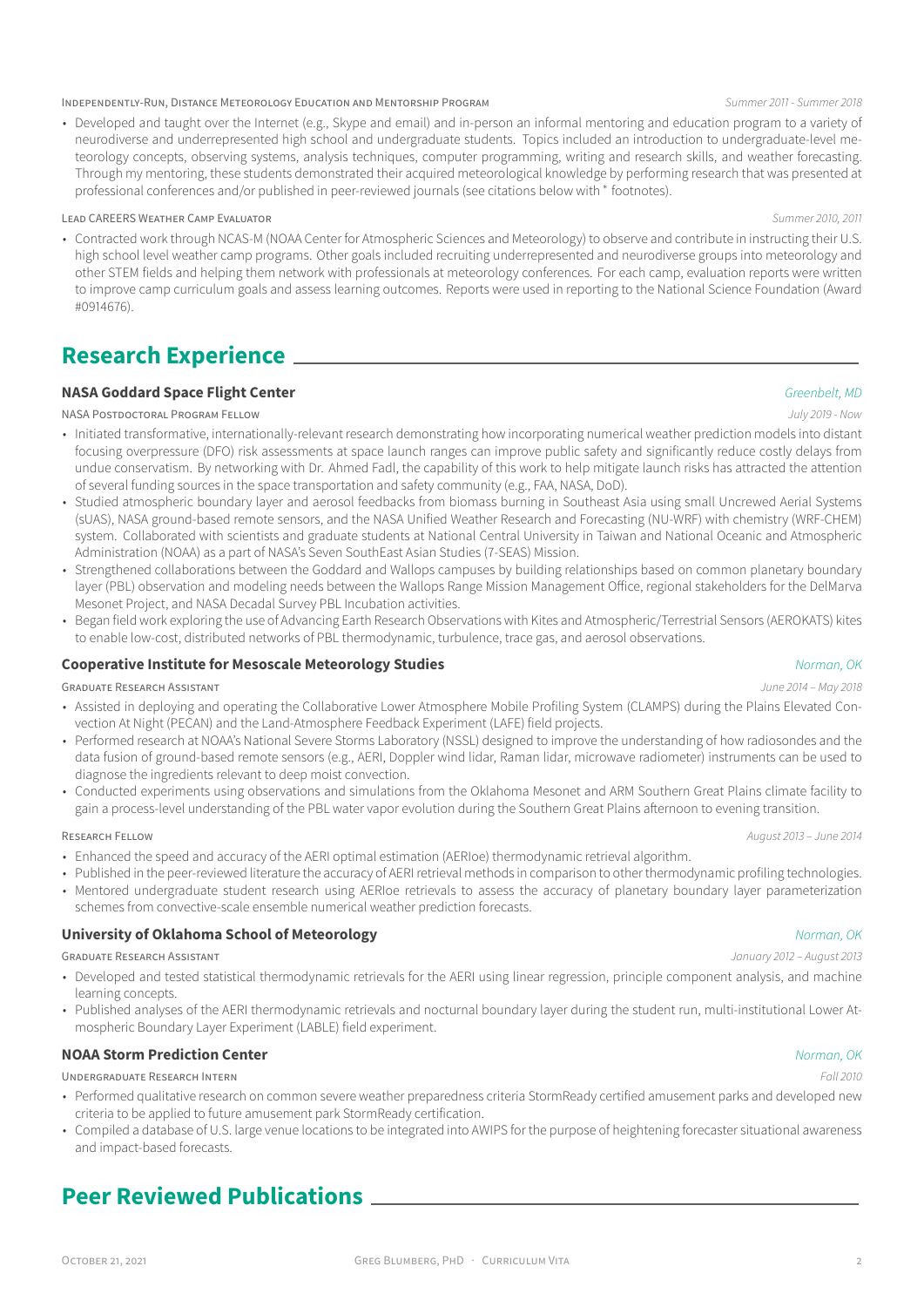**Blumberg, W. G.**, U. Jeong, S. C. Tsay, C. Wang, M. Wang, and J. Santanello, 2021: Mountain-Valley Processes Facilitating Aerosol Upwelling During Biomass Burning Season in Northern Thailand, *Remote Sensing*, in progress.

**Blumberg, W. G.**, D. D. Turner, S. Cavallo, J. Basara, and A. Shapiro, 2021: Environmental changes supportive of severe, moist convection in northern Oklahoma during the evening transition, *J. Appl. Met. Climo.*, in progress.

**Blumberg, W. G.**, and A. M. Fadl, 2021: Effects of environmental heterogeneity on distant focusing overpressure risk assessments at coastal space ports, *J. Space Safety Eng.*, submitted.

Wagner, T. J., D. D. Turner, T. Heus, and **W. G Blumberg**, 2021: Observing profiles of derived kinematic field quantities using a network of profiling sites, *J. Atmo. Ocea. Tech.*, accepted with revisions.

Smith, E. N., B. R. Greene, T. M. Bell, **W. G. Blumberg**, R. Wakefield, D. Reif, Q. Niu, Q. Wang, and D. D. Turner, 2021: [Evaluation and applications of](https://link.springer.com/article/10.1007/s10546-021-00640-2) [multi-instrument boundary-layer thermodynamic retrievals](https://link.springer.com/article/10.1007/s10546-021-00640-2), *Boundary-Layer Meteorology*, **181**, 95-123, doi:10.1007/s10546-021-00640-2.

Bolton, M. J.\*, W. G. Blumberg, L. K. Ault, H. M. Mogil, and S. H. Hanes, 2020: [Initial evidence for increased weather salience in autism spectrum](https://journals.ametsoc.org/view/journals/wcas/12/2/wcas-d-18-0100.1.xml?tab_body=fulltext-display) [conditions](https://journals.ametsoc.org/view/journals/wcas/12/2/wcas-d-18-0100.1.xml?tab_body=fulltext-display), *Weather, Climate, and Society*, **12**, 293-307, doi:10.1175/WCAS-d-18-0100.1.

**Blumberg, W. G.**, D. D. Turner, S. Cavallo, J. Basara, A. Shapiro, and J. Gao, 2019: [An analysis of the processes affecting rapid near-surface water](https://journals.ametsoc.org/doi/abs/10.1175/JAMC-D-19-0062.1?mobileUi=0) [vapor increases during the afternoon to evening transition in Oklahoma,](https://journals.ametsoc.org/doi/abs/10.1175/JAMC-D-19-0062.1?mobileUi=0) *J. Appl. Met. Climo.*, **58**, 2217-2234, doi:10.1175/JAMC-D-19-0062.1

Turner, D. D. and **W. G. Blumberg**, 2018: [Improvements to the AERIoe Thermodynamic Profile Retrieval Algorithm,](https://ieeexplore.ieee.org/abstract/document/8576572) *IEEE Sel. Top. Appl. Earth Obs. Remote Sens.*, doi:10.1109/JSTARS.2018.2874968.

**Blumberg, W. G.**, T. J. Wagner, D. D. Turner, and J. Correia Jr., 2017: [Quantifying the accuracy and uncertainty of diurnal thermodynamic profiles](http://journals.ametsoc.org/doi/abs/10.1175/JAMC-D-17-0036.1) [and convection indices from the Atmospheric Emitted Radiance Interferometer](http://journals.ametsoc.org/doi/abs/10.1175/JAMC-D-17-0036.1), *J. Appl. Met. Climo.*, **56**, 2747-2766, doi:10.1175/JAMC-D-17-0036.1

Blumberg, W. G., K. T. Halbert \*, T. A. Supinie, P. T. Marsh, R. L. Thompson, and J. A. Hart, 2017: [SHARPpy: An open source sounding analysis toolkit](http://journals.ametsoc.org/doi/abs/10.1175/BAMS-D-15-00309.1) [for the atmospheric sciences](http://journals.ametsoc.org/doi/abs/10.1175/BAMS-D-15-00309.1), *Bull. Amer. Met. Soc.*, **98**, 1625-1636, doi:10.1175/BAMS-D-15-00309.1

**Blumberg, W. G.**, D.D. Turner, U. Loehnert, and S. Castleberry, 2015: [Ground-based temperature and humidity profiling using spectral infrared](http://journals.ametsoc.org/doi/abs/10.1175/JAMC-D-15-0005.1) [and microwave observations. Part II: Retrieval performance in all-sky conditions,](http://journals.ametsoc.org/doi/abs/10.1175/JAMC-D-15-0005.1) *J. Appl. Met. Climo.*, **54**, 2305-2319, doi:10.1175/JAMC-D-15-0005.1

Bonin, T. A., **W. G. Blumberg**, P. M. Klein, and P. B. Chilson, 2015: [Thermodynamic and turbulence characteristics of the Southern Great Plains](http://link.springer.com/article/10.1007/s10546-015-0072-2) [nocturnal boundary layer under differing turbulent regimes.](http://link.springer.com/article/10.1007/s10546-015-0072-2) *Boundary-Layer Meteorology*, **157**, 401-420, doi:10.1007/s10546-015-0072-2

Klein P., T. A. Bonin, J. F. Newman, D. D. Turner, P. B. Chilson, C. E. Wainwright, **W. G Blumberg**, S. Mishra, M. Carney, E. P. Jacobsen, and R. K. Newsom, 2014: [The 2012 lower atmospheric boundary layer experiment](http://journals.ametsoc.org/doi/abs/10.1175/BAMS-D-13-00267.1). *Bull. Amer. Met. Soc.*, **96**, 1743-1764, doi:10.1175/BAMS-D-132-00267.1

∗ a co-author who was an undergraduate mentee.

## **Selected Conference Proceedings**

**Blumberg, W. G.**, and A. M. Fadl, 2021: Effects of environmental heterogeneity on distant focusing overpressure risk assessments at coastal space ports, 11th International Association for the Advancement of Space Safety Conference, virtual, USA.

**Blumberg, W. G.**, and A. M. Fadl, 2020: Consequences of Meteorological Assumptions on DFO in Complex Terrain, 127th Range Safety Working Group, virtual, USA.

**Blumberg, W. G.**, and A. M. Fadl, 2020: Effects of spatiotemporal variability on Distance Focused Overpressure (DFO). 126th Range Safety Working Group, virtual, USA.

**Blumberg, W. G.**, S. C. Tsay, A. Loftus, U. Jeong, D. B. Wolff, and A. M. Fadl, 2020: [Ongoing and Future NASA SMARTLabs PBL Studies in Coastal and](https://ams.confex.com/ams/2020Annual/meetingapp.cgi/Paper/369700) [Polluted Environments](https://ams.confex.com/ams/2020Annual/meetingapp.cgi/Paper/369700), Atmopsheric Boundary Lyaer Processes: Accomplishments to Date and Future Research Endeavours, Boston, MA, USA.

**Blumberg, W. G.**, and A. M. Fadl, 2019: [Understanding the Impact of Meteorological Spatiotemporal Variability on Distant Focusing Overpressure](https://agu.confex.com/agu/fm19/meetingapp.cgi/Paper/630829) [Risk](https://agu.confex.com/agu/fm19/meetingapp.cgi/Paper/630829), A21S - Sounds of the Solar System: Geophysical and Planetary Acoustics Papers, San Francisco, CA, USA.

Santanello, J. A. Jr., S. Q. Zhang, D. D. Turner, P. Lawston, and **W. G. Blumberg**, 2019: [PBL Thermodynamic Profile Assimilation and Impacts on](https://ui.adsabs.harvard.edu/abs/2019AGUFM.A11T2834S/abstract) [Land-Atmosphere Coupling](https://ui.adsabs.harvard.edu/abs/2019AGUFM.A11T2834S/abstract), Atmospheric Processes, San Francisco, CA, USA.

Wagner, T. J., **W. G. Blumberg**, D. D. Turner, T. A. Bonin, A. Choukulkar, A. Brewer, R. K. Newsom, and V. Wulfmeyer, 2018: [Characterizing Water](https://ams.confex.com/ams/23BLT21ASI/videogateway.cgi/id/48194?recordingid=48194) [Vapor Advection During LAFE with Thermodynamic and Kinematic Profilers,](https://ams.confex.com/ams/23BLT21ASI/videogateway.cgi/id/48194?recordingid=48194) 23rd Symposium on Boundary Layer and Turbulence, Oklahoma City, OK, USA.

Bonin, T. A., D. D. Turner, R. K. Newsom, L. K. Berg, **W. G. Blumberg**, A. Behrendt, V. Wulfmeyer, A. Choukulkar, R. M. Banta, Y. Pichugina, C. J. Senff, R. M. Hardesty, and W. A. Brewer, 2018: [Observed Characteristics of the Boundary-Layer Evolution during Evening Transitions in North-Central](https://ams.confex.com/ams/23BLT21ASI/meetingapp.cgi/Paper/346161) [Oklahoma](https://ams.confex.com/ams/23BLT21ASI/meetingapp.cgi/Paper/346161), 23rd Symposium on Boundary Layer and Turbulence, Oklahoma City, OK, USA.

**Blumberg, W. G.**, and D. D. Turner, 2018: [Demystifying the 6 o'clock Magic Phenomenon: Environmental Changes during the Southern Great](https://ams.confex.com/ams/17MESO/webprogram/Paper320204.html) [Plains Afternoon to Evening Transition,](https://ams.confex.com/ams/17MESO/webprogram/Paper320204.html) San Diego, CA, USA.

Bolton, M. J.<sup>\*</sup>, W. G. Blumberg, H. M. Mogil, and L. K. Ault, 2018: [Exploring Differences in Weather Knowledge and Perceptions in Autistic and](https://ams.confex.com/ams/98Annual/webprogram/Paper328046.html) [Non-Autistic Individuals,](https://ams.confex.com/ams/98Annual/webprogram/Paper328046.html) Sixth Symposium on Building a Weather-Ready Nation: Enhancing Our Nation, Austin, TX, USA.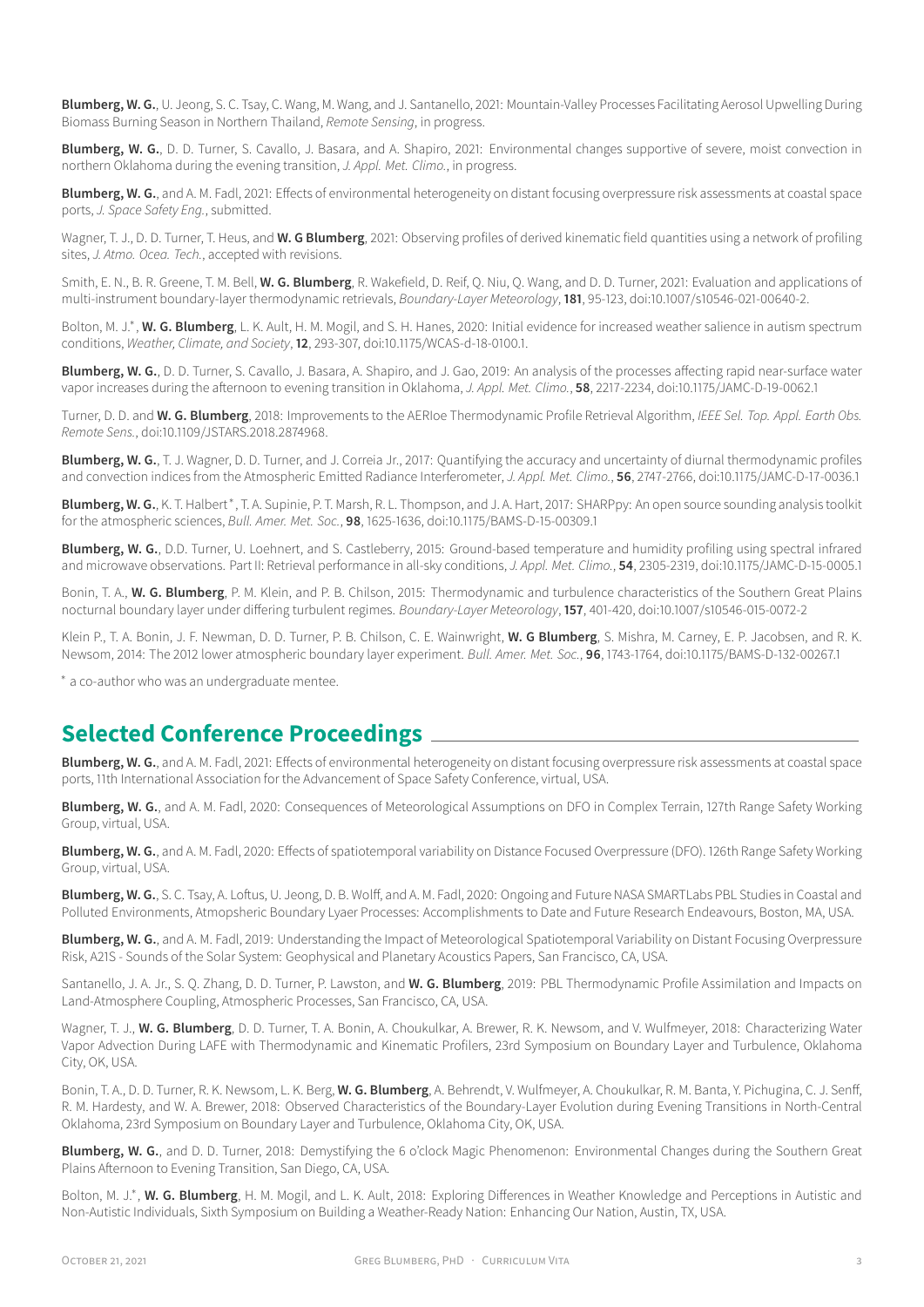**Blumberg, W. G.** and D. D. Turner, 2017: [Observations of the Afternoon to Evening Transition Occurring Within the Southern Great Plains Severe](https://ams.confex.com/ams/97Annual/webprogram/Paper313841.html) [Convective Environment.](https://ams.confex.com/ams/97Annual/webprogram/Paper313841.html) Special Symposium on Severe Local Storms: Observation Needs to Advance Research, Prediction, and Communication, Seattle, WA, USA

**Blumberg, W. G.** and T. A. Supinie, 2017: [Adding Difficulty in Weather Forecasting Challenges to Enhance Learning.](https://ams.confex.com/ams/97Annual/webprogram/Paper315011.html) 26th Symposium on Education, Seattle, WA, USA

Bolton, M.\*, G. Wise<sup>\*</sup> and W. G. Blumberg, 2016: Color Blindness in the Weather Enterprise: Discussion, and a Look at Solutions. National Weather Association's 41st Annual Meeting, Norfolk, VA, USA

**Blumberg, W. G.**, T. J. Wagner, and D. D. Turner, 2016: [Monitoring the Evolution of Deep Convection Through the Use of Ground-Based Spectral](https://ams.confex.com/ams/96Annual/webprogram/Paper284726.html) [Infrared Thermodynamic Sounders](https://ams.confex.com/ams/96Annual/webprogram/Paper284726.html). 32nd Conference on Environmental Information Processing Technologies, New Orleans, LA, USA.<sup>1</sup>

Wagner, T. J., and **W. G. Blumberg**, 2016: [Near-continuous Profiling of Atmospheric Stability During Severe Weather Events.](https://ams.confex.com/ams/96Annual/webprogram/Paper289298.html) 20th Conference on Integrated Observing and Assimilation Systems for the Atmosphere, Oceans, and Land Surface (IOAS-AOLS), New Orleans, LA, USA.

**Blumberg, W. G.** and D. D. Turner, 2015: Insights Regarding the Use of Ground-Based Spectral Infrared Thermodynamic Sounders in Forecasting Deep Convection. National Weather Association's 40th Annual Meeting, Oklahoma City, OK, USA<sup>1</sup>

Bolton, M.<sup>\*</sup>, and W. G. Blumberg, 2015: [Learning Disorders \(LD\) in the Meteorological Community: Implications for Communication and Educa](http://slideplayer.com/slide/9176419/)[tion](http://slideplayer.com/slide/9176419/). National Weather Association's 41st Annual Meeting, Oklahoma City, OK, USA $^1$ 

Halbert, K. T.\*, W. G. Blumberg, and P. Marsh, 2015: [SHARPpy: Fueling the Python Cult. 5th Symposium on Advances in Modeling and Analysis](https://ams.confex.com/ams/95Annual/webprogram/Paper270233.html) [Using Python,](https://ams.confex.com/ams/95Annual/webprogram/Paper270233.html) Phoenix, AZ, USA<sup>1</sup>

Yuhas, J. A., **W. G. Blumberg**, K. Halbert\*, M. Yalch\*, T. Ruggiero\*, E. Mushlitz\*, M. Stropkay\*, J. Bailey-Wells\*, O. Braunstein\*, and S. Nadler\*, 2015: [A University/High School Forecasting Classroom.](https://ams.confex.com/ams/95Annual/webprogram/Paper265787.html) 24nd Symposium on Education, Austin, TX, USA

Harrison, D.\*, Z. A. Roux<sup>\*</sup>, A. McGovern, and **W. G. Blumberg**, 2015: [Promoting a Weather Ready Nation Through Serious Games.](https://ams.confex.com/ams/95Annual/webprogram/Paper259312.html) 24nd Symposium on Education, Austin, TX, USA

Wagner, T. and **W. G. Blumberg**, 2015: [Ground-based Infrared Sounders: A New Look at Their Capabilities for Operational Meteorologists.](https://ams.confex.com/ams/95Annual/webprogram/Paper260639.html) 19th Conference on Integrated Observing and Assimilation Systems for the Atmosphere, Oceans, and Land Surface (IOAS-AOLS), Phoenix, AZ, USA

Turner, D. D. and **W. G. Blumberg**, 2014: [A Future Ground-based Network of Thermodynamic Boundary Layer Profilers: The Infrared Spectrometer](https://www.wmo.int/pages/prog/arep/wwrp/new/wwosc/documents/turner_profiling_vision_wwosc.pdf) [Option.](https://www.wmo.int/pages/prog/arep/wwrp/new/wwosc/documents/turner_profiling_vision_wwosc.pdf) The World Weather Open Science Conference, Montreal, Quebec, Canada

Blumberg, W. G. and D. D. Turner, 2014: [Benefits of Ground-Based AERI Retrievals in Operational Forecasting.](ftp://ftp.legos.obs-mip.fr/pub/tmp3m/IGARSS2014/abstracts/3989.pdf) IGARSS, Quebec City, Quebec, Canada

Bonin, T. A., P. M. Klein, P. B. Chilson, J. F. Newman, **W. G. Blumberg**, and D. D. Turner, 2014: [Analysis of Turbulence and Thermodynamics Asso](https://ams.confex.com/ams/21BLT/webprogram/Paper248197.html)[ciated with Low-Level Jets](https://ams.confex.com/ams/21BLT/webprogram/Paper248197.html). AMS 21st Symposium on Boundary Layers and Turbulence, Leeds, United Kingdom

Turner, D. D., **W. G. Blumberg**, N. Anderson, and A. Dzambo 2014: Characterizing the Structure of the Boundary Layer with AERI and Doppler Lidar. ASR PI Meeting, Potomac, MD, USA

**Blumberg, W. G.**, D. D. Turner, and P. Klein, 2013: Developing a Statistical Thermodynamic Profiling Retrieval for the AERI. Gordon Research Conference for Radiation and Climate, New London, NH, USA

**Blumberg, W. G.**, P. Klein, and D. D. Turner, 2013: [Developing a Statistical Thermodynamic Profiling Retrieval for the AERI](https://ams.confex.com/ams/93Annual/webprogram/Paper217725.html). 17th Conference on Integrated Observing and Assimilation Systems for the Atmosphere, Oceans, and Land Surface, Austin, TX, USA.

Yuhas, J. A., **W. G. Blumberg**, K. Halbert\*, C. Balboni\*, L. Wallis\*, and E. Mushlitz\*, 2013: [The Concord-Carlisle High School / Oklahoma University](https://ams.confex.com/ams/93Annual/webprogram/Paper221498.html) [Forecasting Group - An experiment in teaching through social media.](https://ams.confex.com/ams/93Annual/webprogram/Paper221498.html) 22nd Symposium on Education, Austin, TX, USA

Halbert, K. T.\* and W. G. Blumberg, 2013: [Forecasting and Analysis in Python: So Easy, a Caveman Can Do It](https://ams.confex.com/ams/93Annual/webprogram/Paper213476.html). 3rd Symposium on Advances in Modeling and Analysis Using Python, Austin, TX, USA

Halbert, K. T.\* and W. G. Blumberg, 2012: [Utilizing Divergence Tendency in Forecasting Convective Initiation](https://ams.confex.com/ams/26SLS/webprogram/Paper211764.html). 26th Conference on Severe Local Storms, Nashville, TN, USA<sup>2</sup>

**Blumberg, W. G.**, S. Malla, D. V. Morris and H. M. Mogil, 2012: [Evaluating a Nationwide Summer Weather Camp Program](https://ams.confex.com/ams/92Annual/webprogram/Paper202144.html). 21st Symposium on Education, New Orleans, LA, USA

**Blumberg, W. G.**, K. A. Kloesel, and R. Edwards, 2011: Investigations of hazardous weather preparedness at amusement parks. 2011 National Severe Weather Workshop, Norman, OK, USA

**Blumberg, W. G.**, K. A. Kloesel, and R. Edwards, 2011: [Investigations of hazardous weather preparedness at amusement parks](https://ams.confex.com/ams/91Annual/webprogram/Paper188077.html). 10th Annual Student Conference, Seattle, WA, USA

Bain, A. L., K. D. Sherburn, N. R. Ramsey, and **W. G. Blumberg**, 2011: [Oklahoma Weather Lab: An opportunity for operational meteorology for](https://ams.confex.com/ams/91Annual/webprogram/Paper187924.html) [students at the University of Oklahoma.](https://ams.confex.com/ams/91Annual/webprogram/Paper187924.html) 10th Annual Student Conference, Seattle, WA, USA

Lopes, R., **W. G. Blumberg**, C. B. Rubin, D. Neal, K. Stevens, 2010: [Using Social Media in Disaster Preparedness and Response Breakout Session.](https://www.google.com/url?sa=t&rct=j&q=&esrc=s&source=web&cd=1&ved=0ahUKEwjBvbushpXQAhXslVQKHZlpBMAQFgglMAA&url=https%3A%2F%2Ftraining.fema.gov%2Fhiedu%2F10conf%2Freport%2Fekorikoh%2520-%2520social%2520media.doc&usg=AFQjCNE7FNRfKak5bogh1utz5eF2gBRarg) 13th Annual Emergency Management Higher Education Conference, Emmitsburg, MD, USA